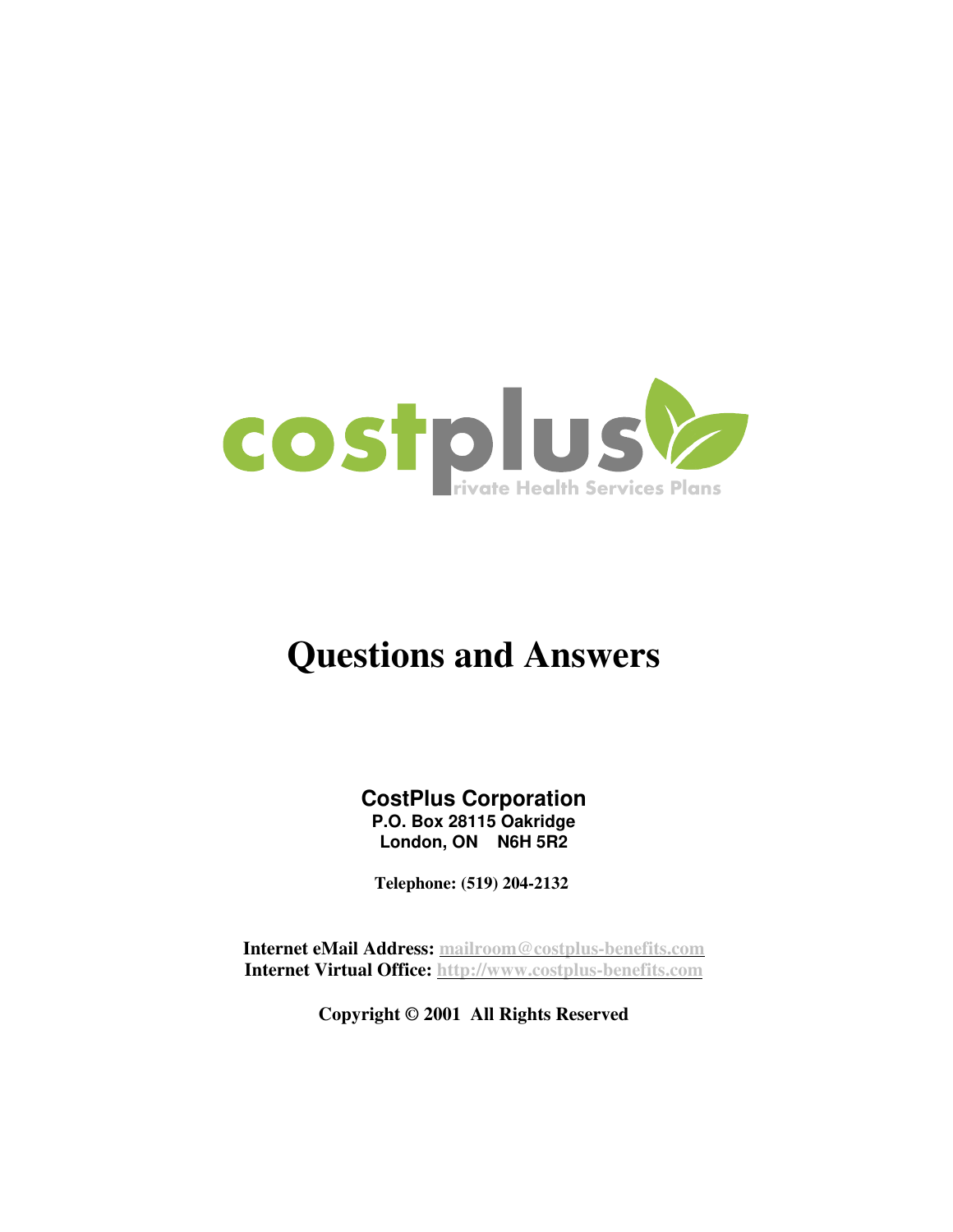**Basic Reasons for CostPlus Programs** 

**Without a CostPlus Program** for Employees, there are **very significant Income Tax "penalties"** for Medical Expenses.

1. An Employee **earning from \$30,000 to \$60,000 per year**, is subject to a combined Federal and Provincial Marginal Tax Rate of about 33%.

This means the Employee must receive \$1,500 as taxable Payroll Expense to pay \$1,000 for Health or Dental Care - a tax "penalty" of \$500 or 50%.

If the Employer paid the Expense or reimbursed the Employee directly, the \$1,000 would be taxable as income - a tax "penalty" of \$333 or 33%.

Examples are approximate and apply to Federal and Ontario Income Tax.

2. An Employee **earning over \$60,000 per year**, is subject to a combined Federal and Provincial Marginal Tax Rate of about 40%.

This means the Employee must receive \$1,667 as taxable Payroll Expense to pay \$1,000 for Health or Dental Care - a tax "penalty" of \$667 or 67%.

If the Employer paid the Expense or reimbursed the Employee directly, the \$1,000 would be taxable as income - a tax "penalty" of \$400 or 40%.

Examples are approximate and apply to Federal and Ontario Income Tax.

**With a CostPlus Program** for Employees, the higher **Payroll Expenses** become lower **deductible Employee Benefit Expenses** for the Employer, and **are non-taxable for the eligible Employees and their Dependents**.

#### **CostPlus Claims Process**

- 1. The Employee either pays for or charges eligible products or services
- 2. The Employee and Employer complete the CostPlus Claims Authorization
- 3. The Employer sends CostPlus a Cheque for Claims plus Processing Fee and Tax
- 4. CostPlus either reimburses the Employee or makes payment for the services provided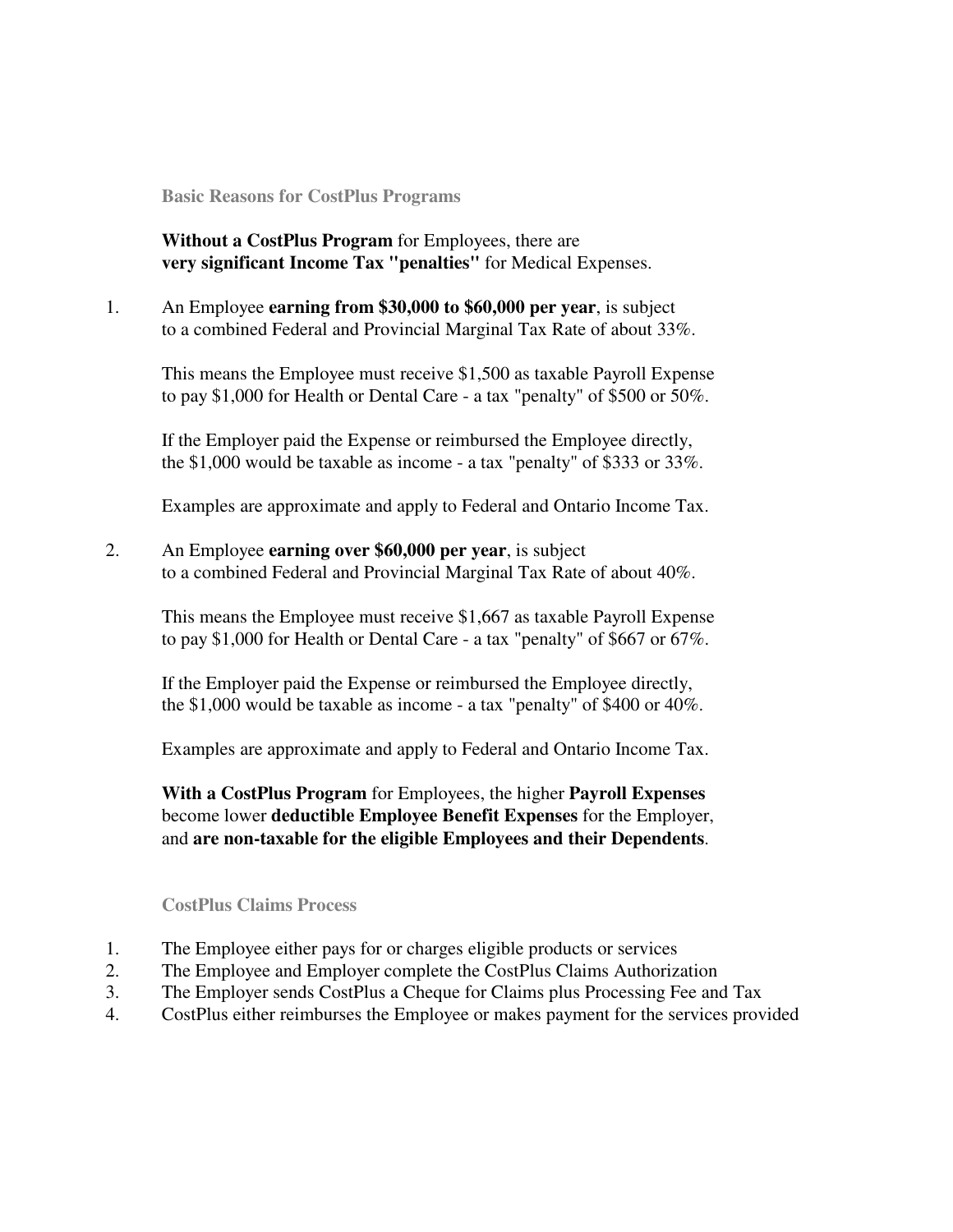# **With CostPlus Out-of-Pocket Tax Expense Becomes DEDUCTIBLE BUSINESS EXPENSE**

# **Example of Out-of-Pocket Expense**

**Example of a \$1,000 Medical Expense for those with \$30,000 to \$60,000 Net Income Employee must earn \$1,500 to pay \$1,000 Medical Expense**

**The Vour Money Convertision Convertision Convertision Convertision Cut-of-Pocket Expense** You Earn \$1,500 Salary  $\rightarrow$  \$500 at 33% Marginal Tax  $\rightarrow$  \$1000 left for Medical Expense

**Example of a \$1,000 Medical Expense for those with over \$60,000 Net Income Employee must earn \$1,667 to pay \$1,000 Medical Expense**

**The Vour Money Convertision Convertision Convertision Convertision Convertision Convertision Convertision Convertision Convertision Convertision Convertision Convertision Convertision Convertision Convertision Convertisio** You Earn \$1677 Salary  $\rightarrow$  \$667 at 40% Marginal Tax  $\rightarrow$  \$1000 left for Medical Expense





**Example of a \$1,000 Medical Expense for Employees with a CostPlus Program**

| <b>Medical Expense</b>                                 | <b>Deductible Business Expense</b>                                                                              | <b>Tax-Free Employee Benefit</b>                                   |  |  |
|--------------------------------------------------------|-----------------------------------------------------------------------------------------------------------------|--------------------------------------------------------------------|--|--|
| Employee Incurs $$1000 \rightarrow$<br>Medical Expense | <b>Employer Pays CostPlus Claim</b><br>$\text{(Claim + 10\% Processing + Tax)}$<br>$(2\%$ Premium Tax & 8% PST) | $\rightarrow$ CostPlus reimburses \$1000<br>To Employee, tax free. |  |  |
| <b>Claim Becomes Tax Deductible</b>                    |                                                                                                                 |                                                                    |  |  |

**Business Expense for Employer**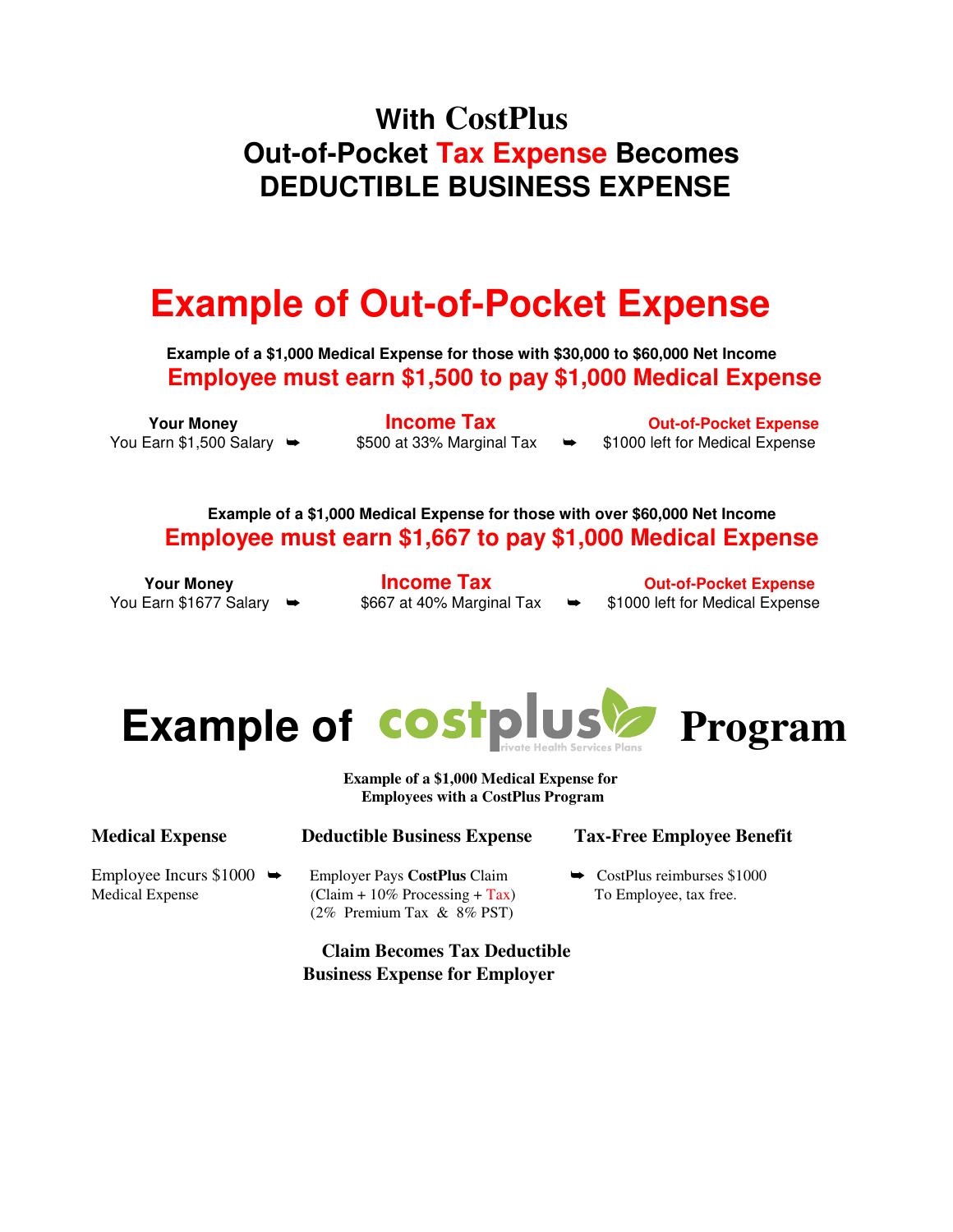#### **Legislation and Regulations**

Health and Dental Care Claims which conform to Revenue Canada Interpretation Bulletin IT339R2 (which describes Private Health Services Plans) and IT519R2 (describing eligible Medical Expenses), can be made for a 12 month period ending in the current taxation year.

## **Private Health Services Plans**

Private Health Services Plans are available to incorporated businesses, without benefit limits. The 1998 Budget extended deductibility for premiums paid to Private Health Services Plans to include unincorporated self-employed individuals - subject to certain conditions, including:

- 1. Any Full-time arm's length Employee (after 3 consecutive months of service) must be eligible for benefits at least equivalent to the benefits for which the Owner is eligible.
- 2. The total of Full-time arm's length Employees (after 3 consecutive months of service) must constitute at least 50 percent of the persons eligible for benefits under the plan.
- 3. If Full-time arm's length Employees do not constitute at least 50 percent of those under the plan there will be limits on the deductible amount in respect of the Owner: \$1,500 for each of the Owner and their Spouse, and
	- \$ 750 for each of the Dependent Children of the Owner.

It appears that any conditions for unincorporated self-employed individuals would not apply to the Spouse of the Owner who (if a bona fide Employee in the same business) could then submit Claims for the Owner-Spouse (the Owner-Spouse being covered as a Dependent).

## **Cost Plus Programs**

Cost Plus Plans are a specific form of Private Health Services Plans and, under Technical Interpretation Document 9904155 (of April 28<sup>th</sup>., 1999) - Revenue Canada expresses the view that Cost Plus Plans are not applicable to unincorporated self-employed individuals.

Revenue Canada basis this on the view that there is no transfer of the assumption of risk. It appears that (while the unincorporated business Owner is not eligible under a Cost Plus Plan) the bona fide Employees of such unincorporated business Owner would be eligible.

## **Responsibility**

It is the sole responsibility of Employers entering into a Private Health Services Plan to ensure that benefits authorized by the Employer for payment or reimbursement conforms with Federal and Provincial Legislation in regard to the taxation of the benefits thus authorized for payment.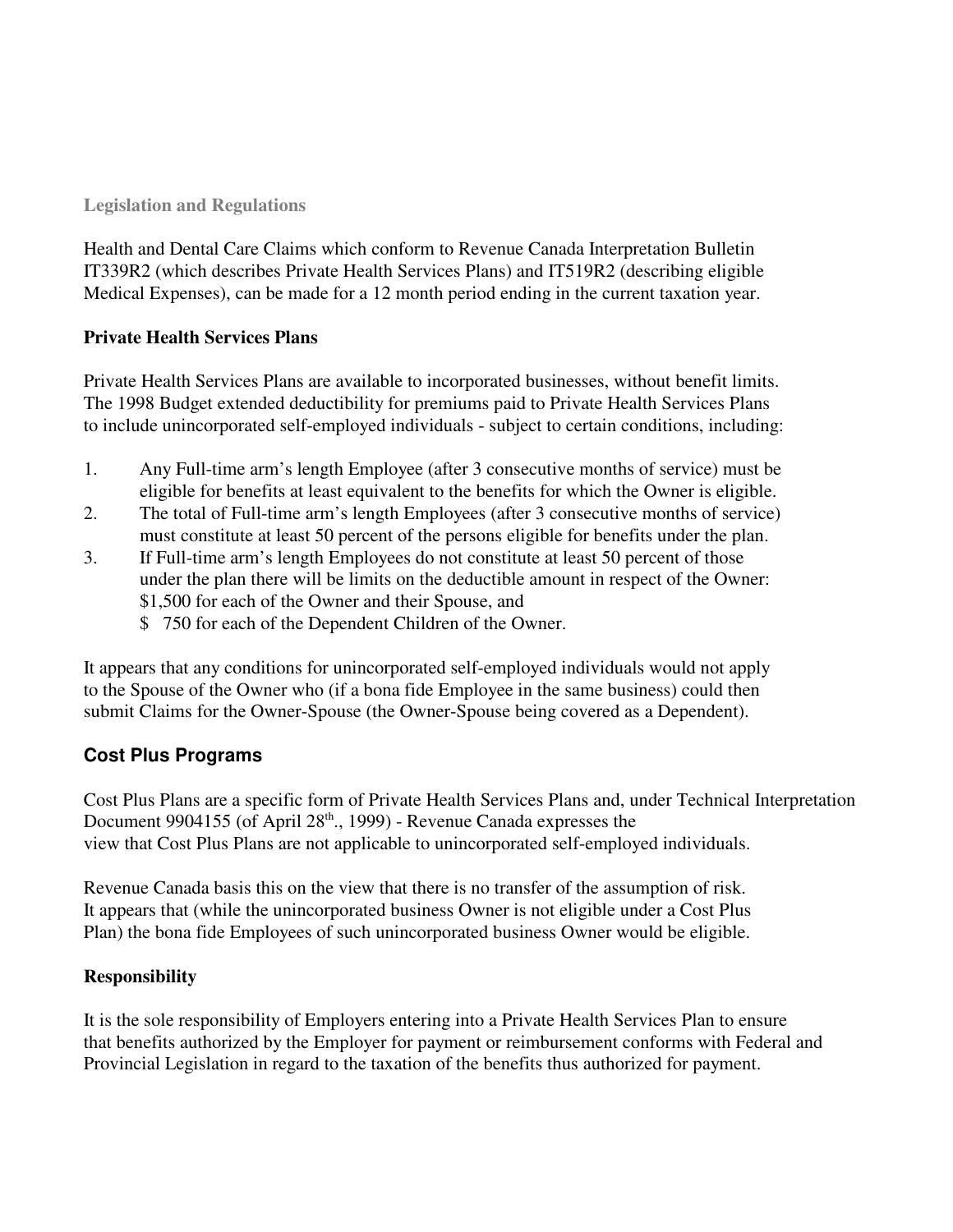#### **Q 1. What is CostPlus**

**A 1. CostPlus** is a trademark of the **CostPlus Corporation**, as **Trustee for the Employers** who provide **Self-insured** and **Self-adjudicated Private Health Services Plans** for the **payment or reimbursement** of **eligible Employee Health and Dental Care expenses**.

 **Private Health Services Plans** include **all forms of private Health and Dental Care**:

| Insured by        | <b>Administered</b> by an Insurer or Third Party Administrator, or |
|-------------------|--------------------------------------------------------------------|
| the Insurer       | Self-administered by Employer or Third Party Administrator         |
| <b>Insured by</b> | <b>ASO Plans</b> through Insurer or Third Party Administrator, or  |
| the Employer      | <b>Self-adjudicated Cost Plus plans through Insurer or Trustee</b> |

**In Ontario**, **Self-insured Plans** are known as **Uninsured Benefit Arrangements**.

- **Q 2. What are the benefits of CostPlus**
- **A 2. CostPlus** offers **substantial tax savings** by arranging Health and Dental Care expenses as **tax deductible for the Employer** and **non-taxable for Employees**, and **can be implemented for all or for selected Classes of Employees to**:

**enhance or replace pre-paid Health Care Plans**, and/or **enhance or replace pre-paid Dental Care Plans**, and/or **provide added non-taxable Executive Compensation**

- **Q 3. What makes CostPlus different from Prepaid Group Insurance**
- **A 3. The main difference** between **Health and Dental** coverage provided by **Insured Plans** compared to **Health and Dental** coverage through **Cost Plus Programs**, are:
	- **Insured Plan** Premiums are **estimated** in case an event **may occur,** and calculated using **Actuarial Assumptions of shared risk. There are no refunds, even if there are no Claims.**
	- **CostPlus Plan** Premiums are **paid after the event has actually occurred,** and include **Claims plus Processing Fees and applicable Taxes. There are no Premiums, if there are no Claims.**
- **Q 4. Can CostPlus replace Insured Dental Care**
- **A 4.** Since there is **a relatively controllable level of financial risk for the Employer, CostPlus Programs can be implemented to replace prepaid insured Dental Care.**

**CostPlus** can also be used to **provide selected Classes of Employees** with **additional or enhanced Dental Care coverage**, such as the **Major Restorative** and **Orthodontic Services for Adults and/or Children**, **not provided in their insured Dental Services**.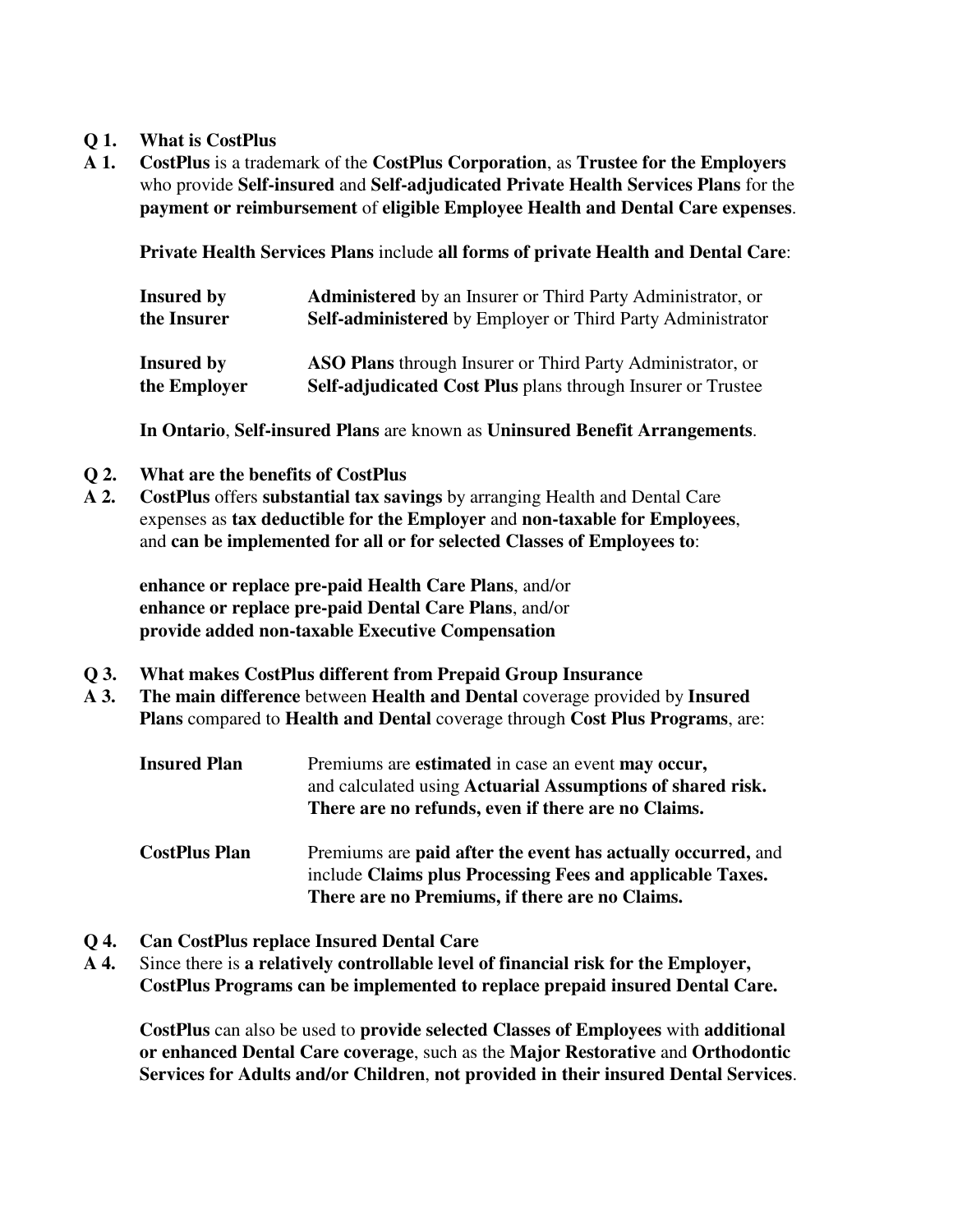- **Q 5. Can CostPlus replace Insured Health Care**
- **A 5.** Since **there is a controllable level of financial risk by implementing maximums, CostPlus Programs can be implemented to replace prepaid insured Health Care.**

**CostPlus** can also be used to **provide selected Classes of Employees** with **additional or enhanced Health Care and Vision Care and Counseling Services not otherwise available. CostPlus can also be used to enhance the benefits provided by OHIP**

- **Q 6. What does CostPlus Cost**
- **A 6. CostPlus** expenses include:

| <b>Annual Program Fee</b>     | \$100.00            | plus PST                 |
|-------------------------------|---------------------|--------------------------|
| <b>Claims Processing Fee</b>  | $10.00\%$ of Claims | plus PST and Premium Tax |
| <b>Ontario Premium Tax is</b> | $2.00\%$            | currently                |
| <b>Ontario Sales Tax is</b>   | $8.00\%$            | currently                |

- **Q 7. Does CostPlus provide significant Savings**
- **A 7. Employer-Employee CostPlus Plans provide highly cost-effective benefits,** and result in **before-tax business expenses for the Employer** instead of **after-tax personal expenses for the Employee,** with **Employee Benefits being non-taxable.**
- **Q 8. Does CostPlus provide Savings compared to Group Insurance**
- **A 8. CostPlus Processing Fees** result only in **Claims plus 10.00 percent. Insured Plans** will often result in **Claims plus 20.00 to 40.00 percent. Specific examples** can be calculated using **actual Health and Dental Claims and actual Health and Dental Premiums** from the **Policyholder's Renewal Report. CostPlus** will calculate example savings if provided with **Claims and Premiums.**
- **Q 9. Does CostPlus provide Employee Benefit Booklets**
- **A 9. CostPlus provides Employee Benefit Booklets**, showing the **Employer's business Name** the **Class of Eligible Employees** and the **CostPlus benefits and limitations** (if any) arranged by the Employer **for that specific Class of eligible Employees.**
- **Q10. Does the Employer have specific obligations**
- **A10. It is the obligation of the Employer** to ensure that **Claims for eligible Employees and their eligible Dependents** and the **applicable Processing Fees** and **Provincial Taxes** are **submitted to CostPlus**, and that the **Enrollment of Employees conforms** to the requirements of the **Income Tax Act** and **Federal** and **Provincial Legislation.**